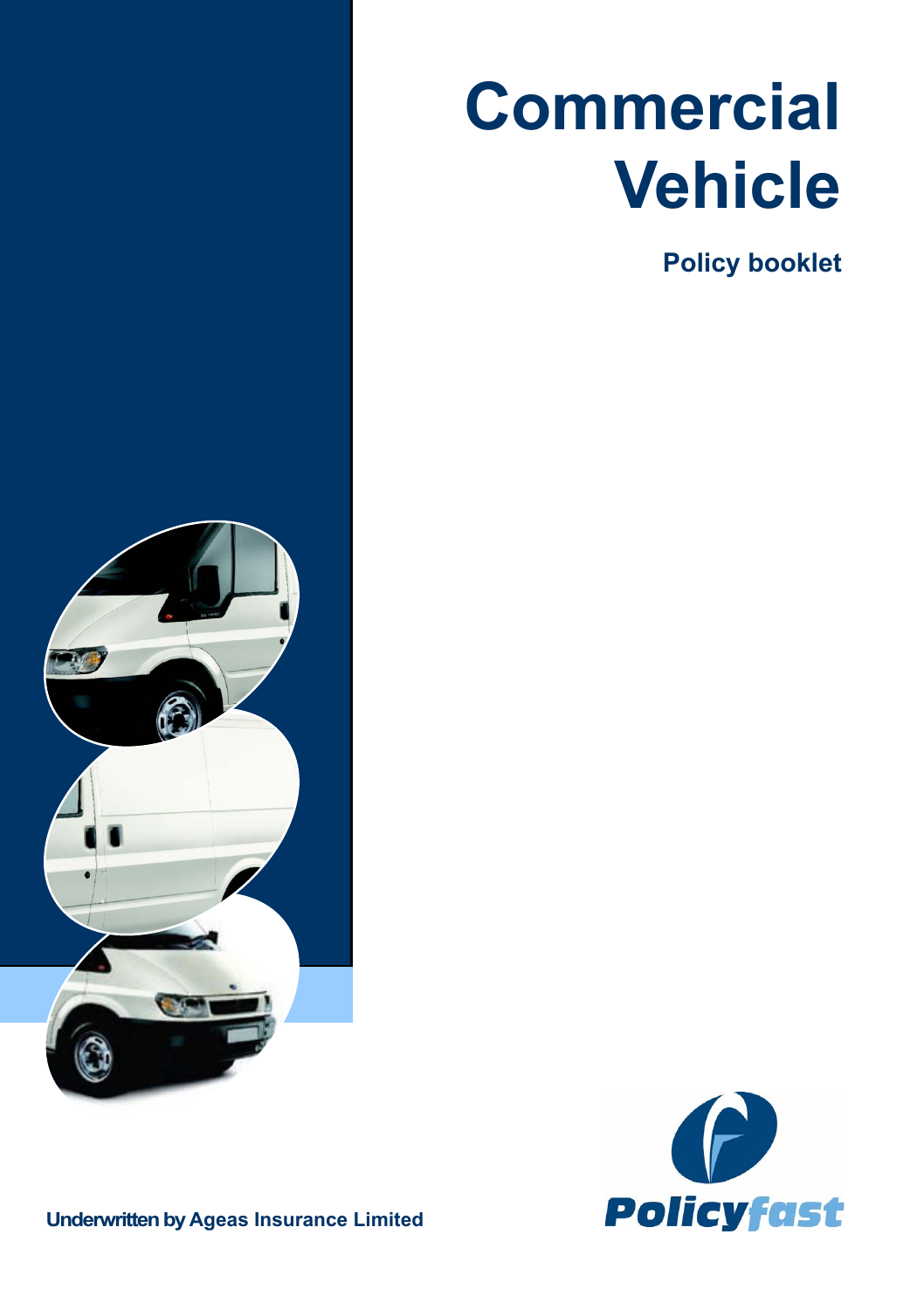

## **Welcome to Policyfast**

Welcome to Your new Commercial Vehicle Policy exclusively arranged via Policyfast Limited with Ageas Insurance Limited.

Your insurance Policy comprises of this booklet and Your Schedule. You should read these documents carefully and keep them in a safe place together with copies of any documentation You have provided to Us.

## **Contents**

#### **LOSS AND DAMAGE 4**

- 
- Loss or damage to your vehicle accessories or spare parts

## **LIABILITY TO OTHERS 5**

- Cover provided for you
- Cover provided for other people<br>Cover provided for legal Cover provided for legal personal
- representatives
- Legal expenses
- Emergency medical treatment

**USE ABROAD 6**<br>ADDITIONAL BENEEITS 5 **ADDITIONAL BENEFITS 7**

- No claim bonus
- Cover while your vehicle is being serviced overhauled or repaired
- Accidental injury to you or your wife, husband or civil partner
- Medical expenses
- Personal belongings, clothing and rugs
- New vehicle benefit
- Replacement vehicle rental cover

#### Overnight Accommodation

| <b>GENERAL EXCEPTIONS</b>             | 9  |
|---------------------------------------|----|
| <b>POLICY CONDITIONS</b>              | 10 |
| A GUIDE TO MAKING A CLAIM             | 11 |
| <b>GLASS REPAIR &amp; REPLACEMENT</b> | 13 |
| <b>PROTECTING YOUR VEHICLE &amp;</b>  |    |
| <b>BELONGINGS</b>                     | 13 |
| <b>DATA PROTECTION NOTICE</b>         | 14 |
|                                       |    |

## **What Our Terms Mean**

Any word or expression which is defined on this page is to have the same meaning wherever it appears in the policy documents and irrespective of its typeface or colour.

## **You**

The person, partnership or company (including partners or directors) named in the schedule or in the event of their death or insolvency, their legal representatives.

### **We, Us**

Ageas Insurance Limited.

## **Your Vehicle**

Any commercial motor vehicle for which you have a current certificate of motor insurance under this policy. This includes one trailer attached to your vehicle.

## **Certificate of Motor Insurance**

Evidence that you have vehicle insurance as required by law.

#### **Pollution or Contamination**

All pollution or contamination of buildings or other structures or of water or land or the atmosphere. All injury loss or damage directly or indirectly caused by the pollution or contamination.

#### **Market Value**

The cost of replacing your vehicle with a vehicle of the same make, model, specification, age, mileage and condition as your vehicle was immediately before the loss or damage you are claiming for.

#### **United Kingdom**

England, Scotland, Wales, Northern Ireland, the Isle of Man and the Channel Islands.

## **Great Britain**

England, Scotland and Wales.

#### **Excess**

The first amount of any claim which you will be responsible for if your vehicle is lost, stolen or damaged.

## **Young Driver**

A person under the age of 25 at the time of an event which you may be entitled to claim for.

## **Inexperienced Driver**

A person who has a provisional licence or a person who has held a full licence for less than 12 months at the time of an event which you may be entitled to claim for.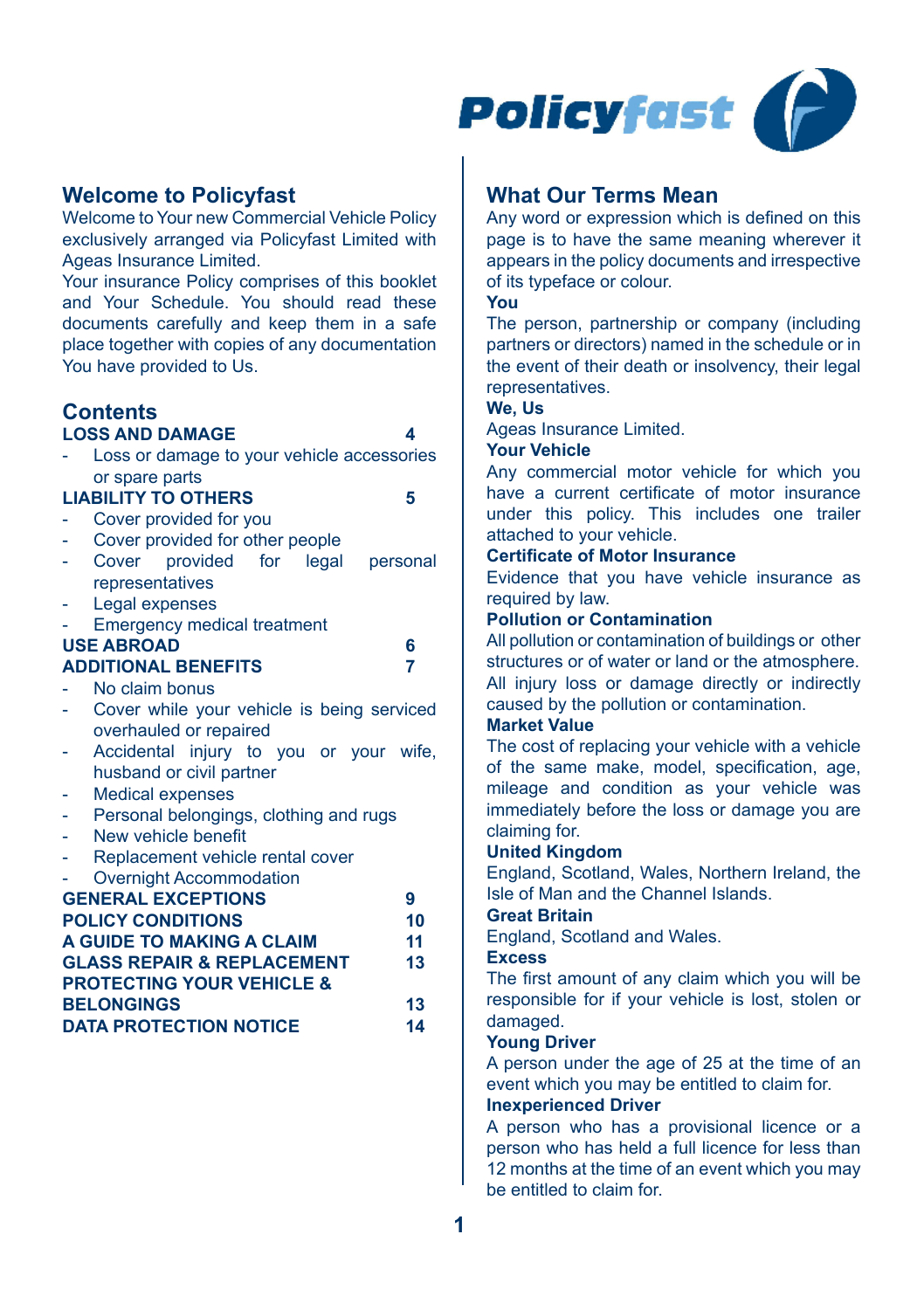



#### **The Schedule**

The schedule attached to this policy. Please read the schedule carefully as it sets out the cover we will give you under this policy. We will give you a replacement schedule whenever you renew the policy or if you make any changes to the policy during the period of insurance.

The terms used in the schedule to define the cover have the following meaning:

#### **Comprehensive**

All parts of this policy apply.

**TPF&T (Third party fire and theft)**

All parts of this policy apply.

Part A1 will only apply for loss or damage resulting from fire or theft or an attempted theft.

## **TPO (Third party only)**

All parts of this policy apply except for part A1. **F&T (Fire and theft only)**

Part A1 of this policy applies but only for loss or damage resulting from fire or theft or an attempted theft.

#### **Acts of Terrorism**

The use or threatened use of any action, force or violence by any person or group of people whether acting alone or on behalf of any organisation or government committed for political, religious, ideological or similar purposes including the intention to influence any government or to intimidate and/or put in fear the public or any section of the public.

## **Introducing Your Ageas Optima Van Policy**

## **Our contract with you**

This policy is a contract solely between you and us. It is not intended that the Contracts (Rights of Third Parties) Act 1999 should confer any additional rights under this policy in favour of any third party.

The proposal (or any statement of fact or statement of insurance prepared from information you have provided) and declaration you make are part of this contract. The schedule, any endorsements and the certificate of motor insurance are all part of this policy.

You must read them all as one document. We will insure you against legal liability, loss or damage under the sections shown in the schedule during any period of insurance set out in the schedule. You must keep to the conditions of this policy. The cover applies throughout Great Britain, Northern Ireland, the Isle of Man, Channel Islands and any other country which is a member of the European Union except when we say otherwise. Your vehicle is also covered when in transit within these countries and between any of their ports. On behalf of Ageas Insurance Limited.



**François-Xavier Boisseau - CEO, Insurance Ageas Insurance Limited**

#### **The law which applies to our contract**

You and we can choose the law which will apply to this contract. We have decided the law which will apply will be the law of the country in which you live.

If you do not live in England, Wales, Scotland, Northern Ireland, the Channel Islands or the Isle of Man, the law which will apply is the law of England and Wales.

## **IMPORTANT**

Please read this policy, schedule, any endorsements and certificate of insurance carefully and make sure that they meet your needs. If you have any queries please contact your broker or intermediary who will be glad to help you. Please keep this policy, schedule, any endorsements and certificate of insurance in a safe place. You may need to refer to them if you make a claim.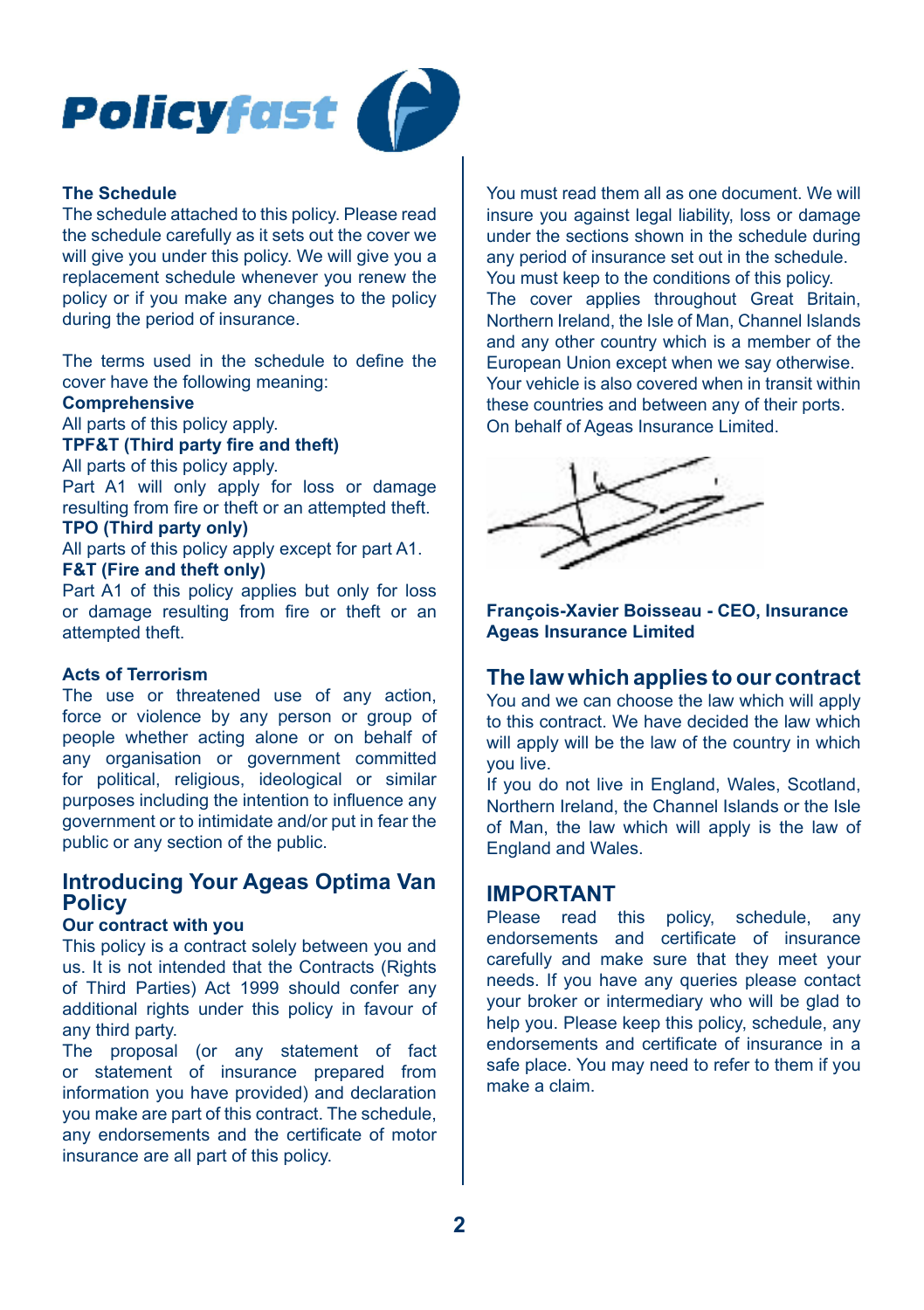

## **Cooling Off Period**

We hope that you will be happy with your insurance policy. However, if this policy does not meet your needs you have 14 days from the date you received your policy documents to cancel the policy and get a full refund, minus and administartion fee. (We will not give you a refund if you have claimed for the total loss of your vehicle or an incident has happened where you could make a claim for a total loss).

To cancel your policy, please contact the insurance broker or intermediary who sold you your policy.

To get a refund, you must return this policy and any certificate of motor insurance or cover note.

## **Complaints Procedure**

Policyfast Limited take pride in providing a first class service to all our Policyholders, however occasionally an enquiry or a complaint may arise, often as a result of misunderstanding, which will usually be resolved quickly and efficiently to our policyholders satisfaction.

If you have an enquiry or cause to make a complaint regarding the service of your policy, you should contact the Broker/Agent who arranged the insurance for you.

In the event your complaint is about Policyfast, please contact:

Operations Manager Policyfast Limited Unit 5, Vantage Park

Washingley Road

**Huntingdon** 

PE29 6SR

If you have a complaint regarding your policy you should contact your Insurer at the following address:

For complaints about claims, contact the Claims Director at:

Ageas Insurance Limited

Personal Insurances Claims Centre

1 Port Way

Port Solent

**Portsmouth** 

Hampshire PO6 4TY.

Phone: 0344 748 0117 (Calls from a BT landline cost no more than 8p a minute. Charges from other suppliers may be different). E-mail: claims.director@ageas.co.uk For complaints about your policy contact the Personal Lines Service Manger at: Ageas Insurance Limited 60 Spring Gardens **Manchester** M60 1HU. Phone: 0161 834 9888 Fax: 0161 839 9143

We promise to:

- acknowledge your complaint within five days of receiving it;
- have your complaint reviewed by a senior member of staff:
- tell you the name of the person managing your complaint when we respond to your complaint; and
- respond in full to your complaint within 28 days. If this is not possible for any reason, we will write to you to explain why we have not been able to respond quickly. We will also let you know when we will contact you again

### **Financial Ombudsman Service**

If you are still not happy with our final decision, you can pass your complaint to the Financial Ombudsman Service (FOS). The FOS is an independent organisation and will review your case.

## **Financial Services Compensation Scheme**

We are covered by the Financial Services Compensation Scheme (FSCS). If we fail to carry out our responsibilities under this policy, you may be entitled to compensation from the Financial Services Compensation Scheme. Information about the scheme is available at **www.fscs.org. uk** or by phone on **020 7892 7300**.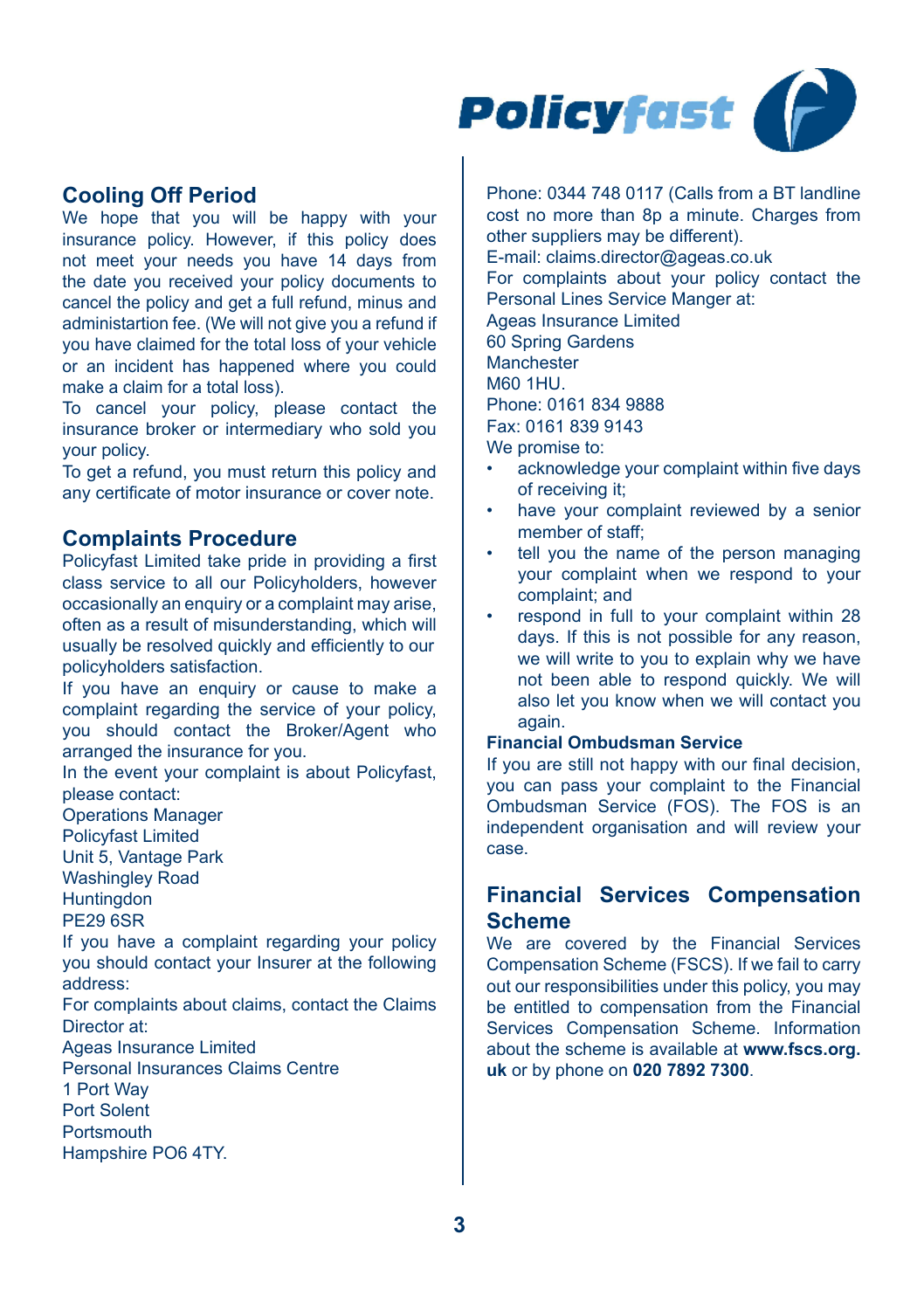



If your vehicle, accessories or spare parts are lost, stolen, or damaged, we will either:

- repair the damage;
- replace what is lost or is damaged beyond economical repair;
- pay you cash for the amount of the loss or damage.

**We have the right to choose** which action to take in the case of any claim.

**Accessories and spare parts** which are only for your vehicle, and are in or on your vehicle, or in your private garage at the time of the loss or damage, will be covered in the same way.

**If a replacement for any damaged accessory or part of your vehicle** is not available we will pay the value of the accessory or part at the time of the loss. We will not pay more than the manufacturer's last quoted list price in the United Kingdom for the accessory or part. If such a list price is not available the most we will pay is the manufacturer's last quoted list price in the United Kingdom for an equivalent accessory or part.

We may use accessories or parts, including recycled parts, which are not made or supplied by the manufacturer of your vehicle but are of a similar type and quality to the parts we are replacing. We will not be responsible for additional storage costs caused by the unavailability of an accessory or spare part nor the cost of importation of any accessory or part into the United Kingdom.

**The most we will pay** is the market value of your vehicle, accessories and spare parts at the time of the loss or damage. We will not pay more than the amount for which you insured them. If your vehicle is under a hire purchase or leasing agreement, we will pay any claim to the legal owner.

**If your vehicle cannot be driven because of the loss or damage covered under this policy**  we will pay the reasonable cost of protecting your vehicle and taking it to the nearest competent repairer. After it has been repaired we will pay the reasonable cost of delivering it to your address in

#### the United Kingdom.

**If your vehicle is damaged by something covered under this policy you must:**

- do whatever is necessary to protect your vehicle and its accessories;
- report the incident to us as soon as possible. Refer to pages 11 to 13 for full information of reporting claims.

**Audio and satellite navigation equipment** Please read the schedule.

#### **Broken glass**

If you have comprehensive cover please read the schedule.

**Loss of keys and replacement of locks** Please read the schedule.

## **WHAT IS NOT INSURED:**

This applies to all claims under part A1 of the policy.

We will not pay for any of the following:

- any excess shown in the schedule;
- loss of use, loss of value, wear and tear;<br>mechanical. electrical. electronic
- mechanical, electrical, electronic or computer failures or breakdowns;
- damage to tyres from braking or by road punctures, cuts or bursts;
- loss, destruction or damage caused directly by pressure waves caused by aircraft and other aerial devices travelling at or above the speed of sound;
- any reduction in the market value of your vehicle following any repair whether or not as a result of any claim under this policy;
- loss of or damage to any trailer or caravan whether or not it is being towed by or attached to your vehicle. This does not apply if there is an endorsement in the schedule saying otherwise;
- loss of or damage to telephone, communication equipment of any kind;
- loss of or damage to your unoccupied vehicle if it is unlocked, or the windows or roof opening are open, or the keys (or any alternative electronic or mechanical device designed to operate the locking and/or ignition systems of the vehicle) are in or on the vehicle;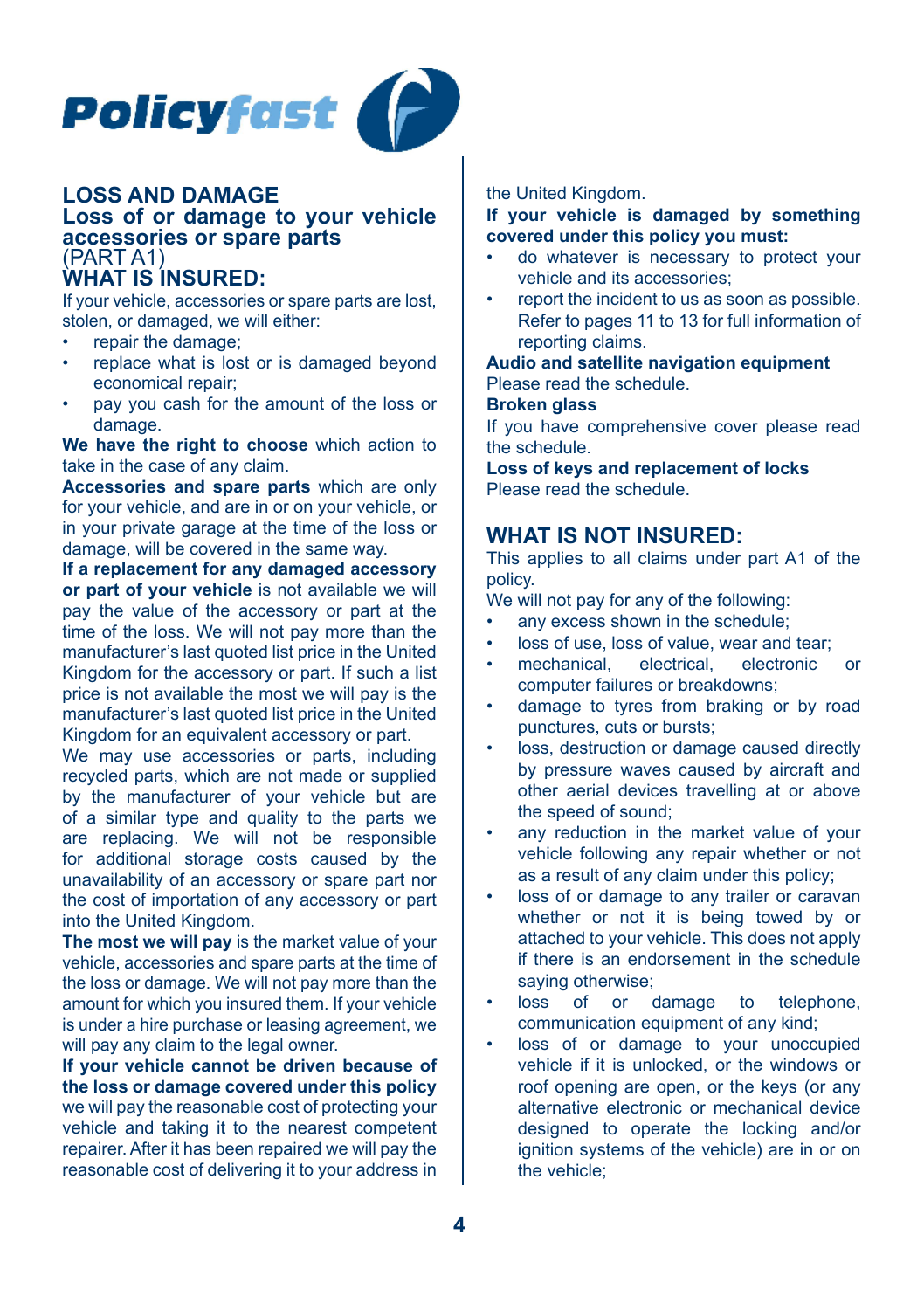

- loss of your vehicle by deception by someone who claims to be a buyer or a buying or selling agent;
- loss of or damage to any satellite navigation equipment, radio, cassette, disc player or similar apparatus or accessories or parts of any such apparatus. This does not apply if there is an endorsement in the schedule saying otherwise;
- any increase in damage as a result of your vehicle being moved under its own power following an accident;
- loss of or damage to your vehicle by a Government or public or local authority;
- loss or damage resulting from the repossession of the vehicle or restitution to its rightful owner;

## **Young or inexperienced drivers:**

If your vehicle or any of its accessories or spare parts are damaged while the vehicle is being driven by or in the charge of a person who is young or inexperienced, you will be responsible for the first part of the cost as shown in the schedule. You must pay this in addition to any other excess amounts shown in the schedule. You must pay the excess for each claim involving damage to your vehicle. If we pay any of these amounts you will have to repay the same amount to us as soon as possible.

## **LIABILITY TO OTHERS Cover provided for you** (PART A2) **WHAT IS INSURED:**

This policy covers you for:

- all you legally have to pay for the death of or personal injury to any person as a result of an incident involving your vehicle;
- damage to any property as a result of an incident involving your vehicle, but the indemnity against liability including all costs, expenses and indirect losses other than those covered under Legal Expenses (PART A5) for such damage is limited to £5,000,000 in respect of any such incident or series of incidents arising out of one event.

You must inform us immediately of the disposal of your vehicle as shown on your certificate of motor insurance. All cover under this policy will cease

unless a replacement vehicle is acquired and details notified to us within 7 days of the disposal of the originally insured vehicle.

## **Cover provided for other people**  (PART A3)

## **WHAT IS INSURED:**

If you ask, we will provide the same cover to the following people:

- anyone you allow to drive your vehicle if allowed by your certificate of motor insurance;
- anyone you allow to use your vehicle for social domestic and pleasure purposes (this does not include driving);
- `anyone travelling in or getting into or out of your vehicle;
- your employer for any vehicle you or they use and which is covered by this policy. Your employer must have your permission and the driver and use must be allowed by your certificate of motor insurance. Except for your vehicle any such vehicle must not belong to or be hired to your employer.

## **WHAT IS NOT INSURED:**

This applies to all claims under parts A2 and A3 of the policy.

We will not pay for any of the following:

- loss of or damage to property belonging to. or in the custody or control of any person insured under this part of the policy;
- anyone driving your vehicle who has never held a licence to drive it or who is disqualified from holding or applying for such a licence;
- anyone who fails to keep to any of the terms, exceptions, conditions and endorsements of this policy;
- anyone entitled to cover under any other policy;
- liability for the death of or injury to any person arising out of their employment by any person insured under this policy except as required under the Road Traffic Acts;
- loss of or damage to any vehicle being used or driven under this part of the policy.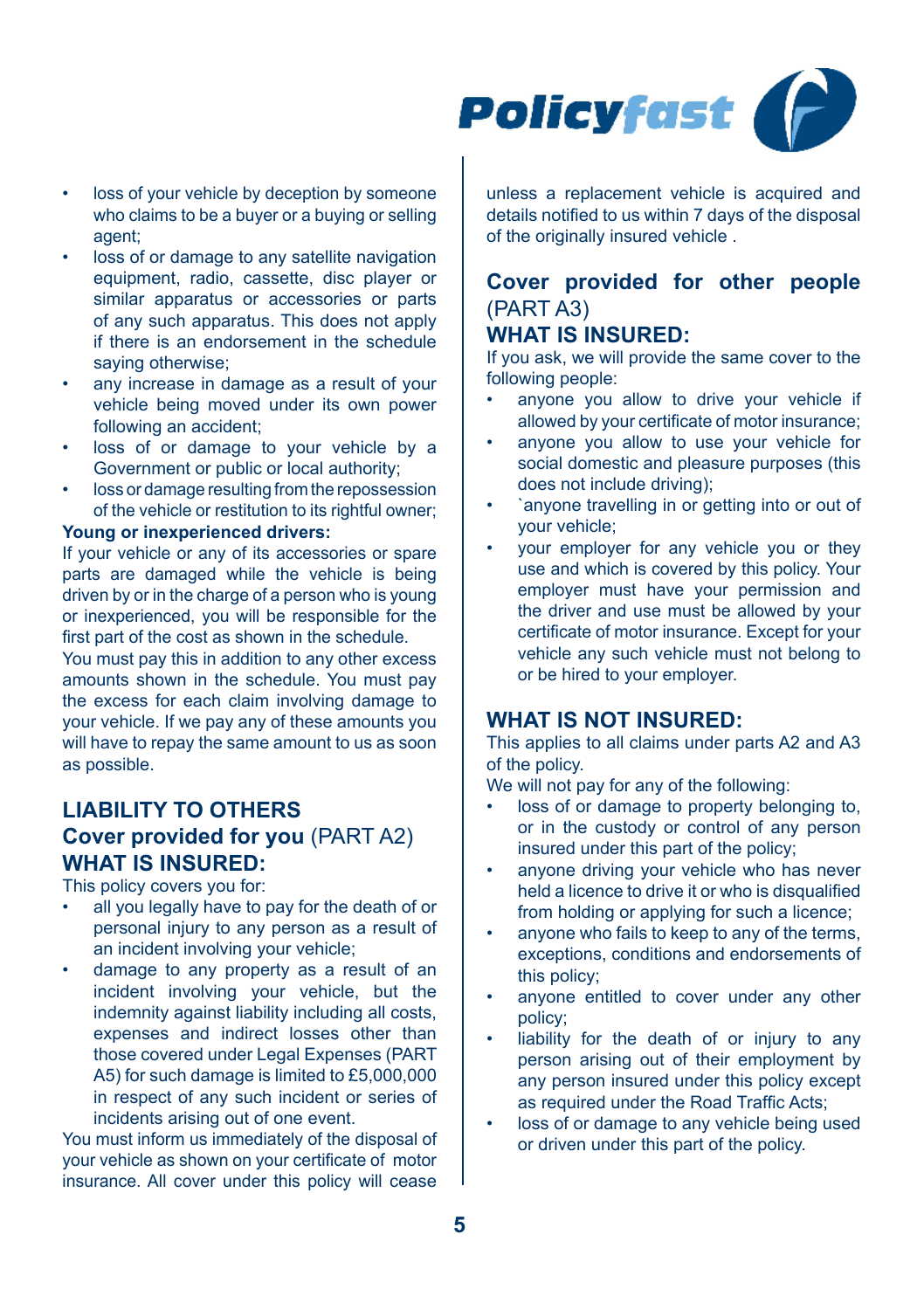



## **Cover provided for legal personal representatives** (PART A4) **WHAT IS INSURED:**

If anyone insured under the policy dies we will transfer to their estate the protection we provide under this policy.

## **Legal expenses** (PART A5) **WHAT IS INSURED:**

**General representation:** If we give our prior written permission we will pay the fee for a solicitor to:

- represent any person insured under this policy at any coroner's inquest or fatal accident inquiry;
- defend any person insured under this policy in a court of summary jurisdiction in connection with any accident which you may be able to claim for under parts A2 or A3 of the policy.

**Proceedings for manslaughter or causing death by dangerous driving or causing death while under the influence of drink or drugs:**  We will pay for legal services to defend anyone insured under this policy if proceedings are taken against them for manslaughter or causing death by dangerous driving or causing death while under the influence of drink or drugs. The following conditions apply to this cover:

- you must ask us to provide and we must agree to provide the cover;
- liability for the death(s) giving rise to the proceedings must be covered under this policy;
- the event causing the death(s) must have happened in the European Union.

## **Hospital treatment** (PART A6) **WHAT IS INSURED:**

We will pay hospital treatment fees as required under the Road Traffic Acts.

## **USE ABROAD**

## **Foreign use** (PART A7) **WHAT IS INSURED:**

This policy provides cover to use the insured vehicle in:

any country which is a member of the European Union;

This policy provides the minimum cover you need by law in:

any other country which agrees to meet European Commission Directives on motor insurance and satisfies the European Commission that it has made arrangements to meet the requirements of these Directives.

## **WHAT IS NOT INSURED:**

Unless we have agreed to extend full policy cover for use of your vehicle outside the European Union we will not pay for any of the following:

- loss of or damage to your vehicle or its accessories and spare parts;
- any third party liability which is more than the minimum cover required by the European Commission Directives;
- any claim arising out of the use of your vehicle in any country outside the European Union that does not meet the European Commission **Directives**

## **Extended cover**

If we agree we will provide the wider cover shown in your schedule while your vehicle is being used outside the European Union or while your vehicle is in transit between the European Union and any other country which we have agreed to provide cover for.

For this wider cover to apply you just:

- request us to provide the cover before your departure;
- tell us which countries you are visiting;
- tell us your date of departure and return;
- pay any required additional premium.

## **International motor insurance certificate (Green Card)**

A Green Card is no longer required for travel within those countries which are members of the European Union or which meet the requirements of the European Commission Directives on motor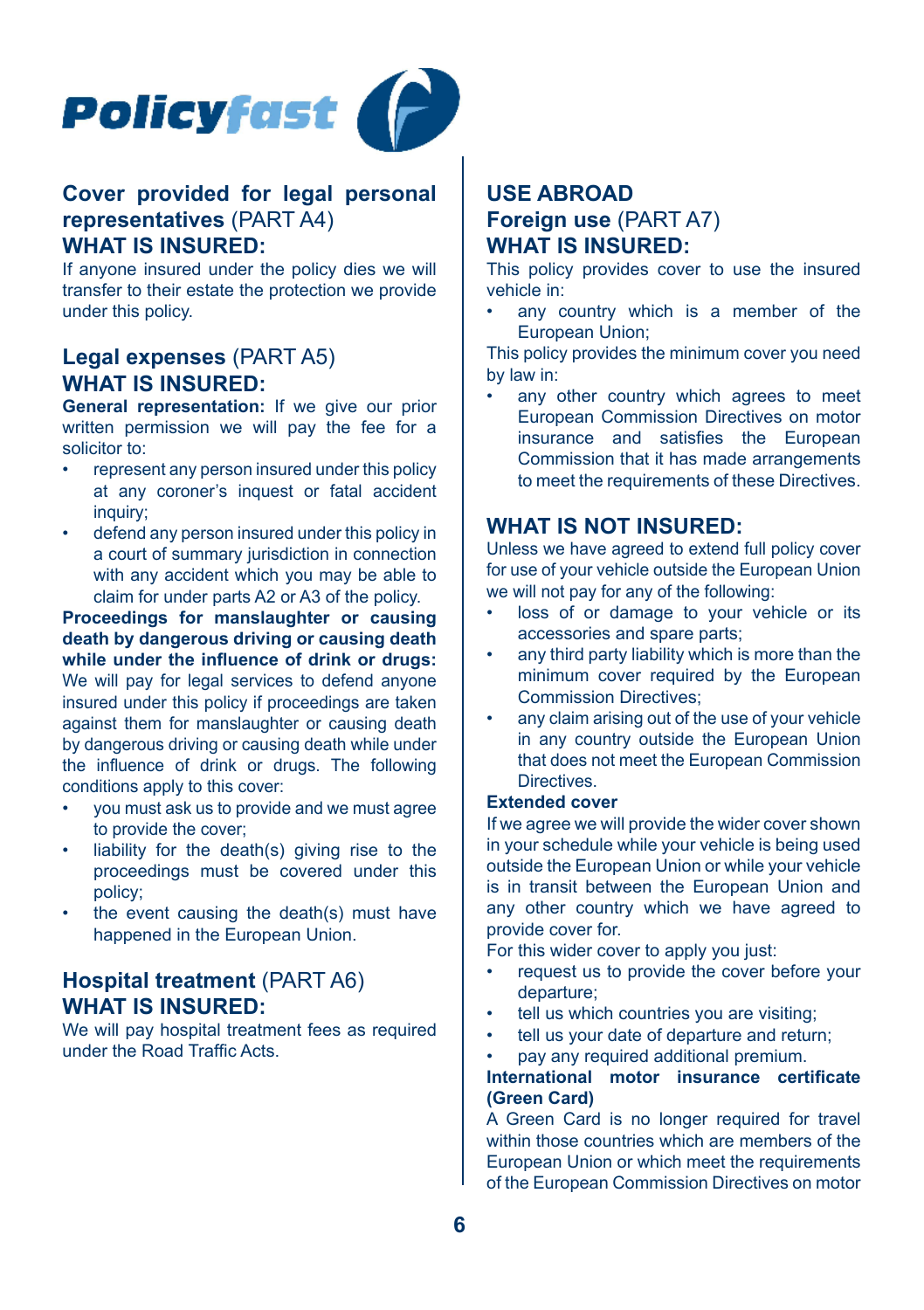

## insurance.

For travel outside these countries a Green Card will be issued showing the countries and dates for which the wider policy cover is being provided. **Customs duty/delivery costs**

If your vehicle cannot be driven because of loss or damage covered by this policy and subject to prior agreement, we will pay the reasonable cost of delivering your vehicle to your address in the United Kingdom and any customs duty you have to pay as a direct result of the loss or damage.

## **ADDITIONAL BENEFITS - all policies No claim bonus**

- **1.** If no claim is made you will qualify for a no claim bonus. You cannot transfer your no claim bonus to someone else. We will allow the maximum no claim bonus if you do not claim for seven years.
- **2.** If you have a comprehensive policy and you claim only for broken glass under any windscreen endorsement shown on your schedule, your no claim bonus will not be affected by that claim.
- **3.** If we pay hospital treatment fees under the Road Traffic Acts it will not affect your no claim bonus.
- **4.** You can ask us for information on how your no claim bonus may be affected by a claim.

## **Cover when your Vehicle is being serviced, overhauled or repaired**

The cover you have under this policy applies to you when your vehicle is in the hands of a motor trader carrying on a business from a motor trade outlet or premises for service, overhaul or repair. On such occasions we will ignore the limitations about driving and use described in your certificate of motor insurance.

**ADDITIONAL BENEFITS comprehensive policies only Accidental injury to you or your wife, husband or civil partner** (PART B1) **WHAT IS INSURED:**

If you or your wife, husband or civil partner are injured in an accident in the United Kingdom or any other country in the European Union you will qualify for personal accident benefit.

**Benefit we will provide** Please read the schedule.

#### **To qualify for the benefit**

You must have suffered the injury:

- in direct connection with your vehicle; or
- while travelling in or getting into or out of any other vehicle.

The injury must be the only cause of death, loss of eyes or limbs.

The benefit will be paid direct to the injured person or to their legal personal representatives.

## **WHAT IS NOT INSURED:**

We will not pay the benefit if:

- the injury is caused by suicide or attempted suicide;
- the injured person has reached the age of 70;
- death, loss of eyes or limbs arises more than three months after the event leading directly to the condition:
- the injured person was at the time the injury happened under the influence of drink or drugs or had more alcohol in their body than the limits set down in the Road Traffic Acts.
- the injured person was at the time of the injury using the vehicle in the course of their employment or for business purposes.

If you or your wife, husband or civil partner hold any other motor insurance policy with us then we will pay the benefit under one policy only.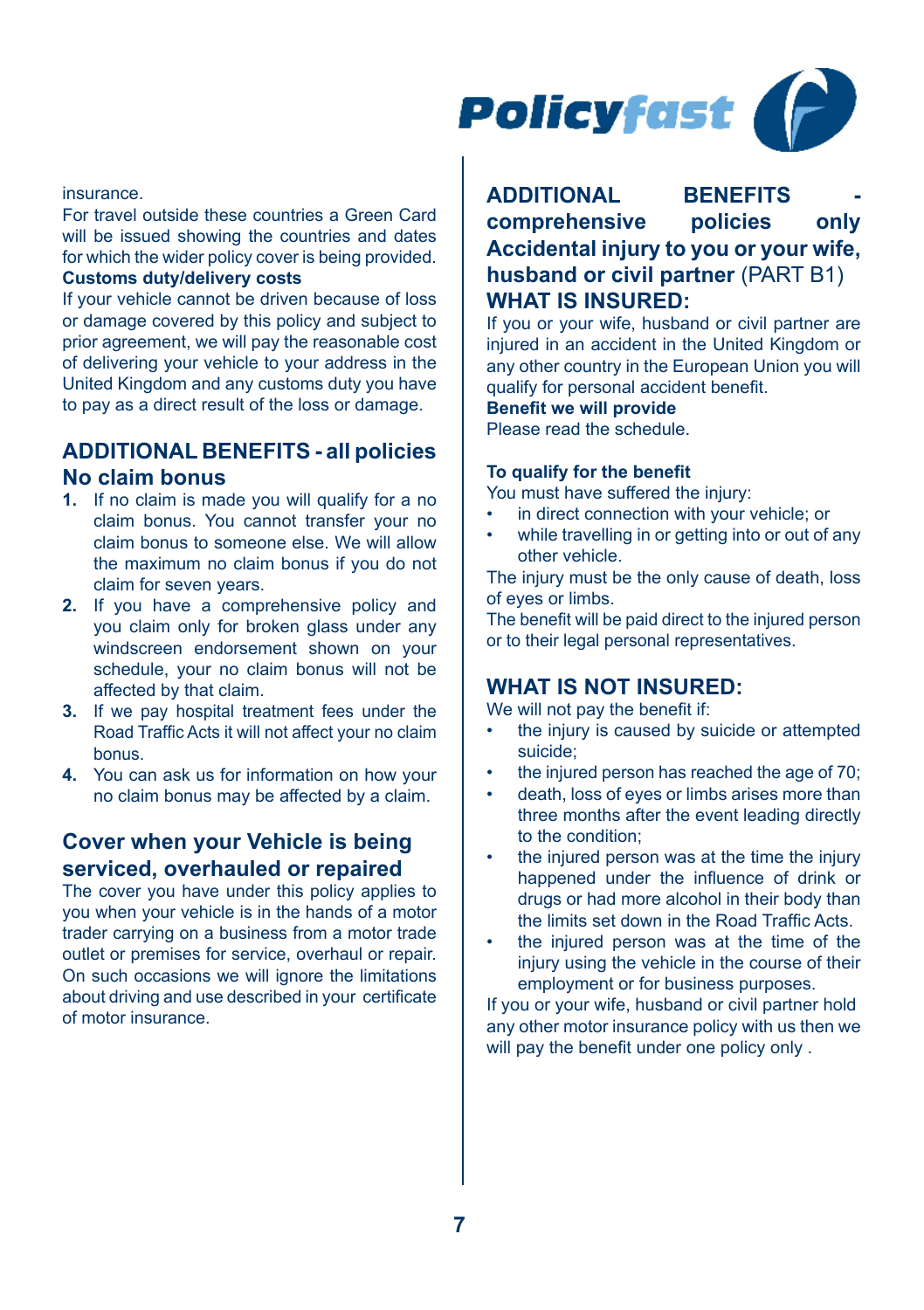



## **Medical expenses** (PART B2) **WHAT IS INSURED:**

If you, your driver or any of your passengers are injured in an accident involving your vehicle, we will pay you the medical expenses incurred for each injured person up to the amount shown in your schedule.

## **Personal belongings, clothing and rugs** (PART B3) **WHAT IS INSURED:**

We will pay up to the limit shown in your schedule for personal belongings, clothing or rugs in or on your vehicle if they are lost or damaged due to fire, theft, attempted theft or accident involving your vehicle.

The limit applies to each occasion when loss or damage happens. If you do not own the property lost or damaged you may ask us to pay the compensation to the actual owner. The owners acceptance of payment will be the proof that we have met the claim.

## **WHAT IS NOT INSURED:**

We will not pay for any of the following:

- money, stamps, tickets, documents or securities;
- tools, goods or samples carried in connection with any trade or business;
- wear, tear and depreciation

## **New vehicle benefit** (PART B4) **WHAT IS INSURED:**

If your vehicle is stolen and not recovered or is damaged and the cost involved in the repair will be more than 60% of the manufacturer's list price (including vehicle tax and VAT) at the time of the loss or damage we will replace your vehicle with a new vehicle of the same make and model.

We will only do this if your vehicle is less than twelve months old from the date of first registration as new in your name and a replacement vehicle is available.

We will only replace your vehicle if you and any other known interested parties agree. The vehicle being replaced will become our property. If we cannot obtain a replacement vehicle of the same make and model we will pay you the market value of your vehicle and its fitted accessories and spare parts at the time of the loss or damage .

## **Replacement vehicle cover** (PART B5)

## **WHAT IS INSURED:**

If your vehicle is damaged in circumstances that give rise to a claim under part A1 of the policy and once we accept your claim, you will be entitled to a replacement vehicle. You will not be entitled to a replacement vehicle if you are under 18 years of age at the time of a claim.

We will not provide a replacement vehicle until your vehicle is being repaired by one of our partnership repairers (see page 11 for more details). We will arrange for the replacement vehicle from a vehicle provider of our choice.

The replacement vehicle will be a type described by the rental company as being within private vehicle category V1. To become entitled and stay entitled to a replacement vehicle you must agree to keep to all of the vehicle provider's conditions. If a replacement vehicle is given to you under this section of the policy we will extend the cover provided by this policy to the replacement vehicle. Your entitlement to a replacement vehicle will not begin or will end if our partnership repairer or any vehicle engineer appointed by us says that your vehicle is beyond economical repair.

Your entitlement to a replacement vehicle will not begin or will end if you claim or we offer to settle under any new vehicle benefit clause that may apply under the policy.

Your entitlement to a replacement vehicle will end:

- when your vehicle has been repaired and is made available for you to collect or for us to re-deliver to you;
- when the policy ends or is cancelled:
- after you have had the replacement vehicle for 14 days;

whichever happens first.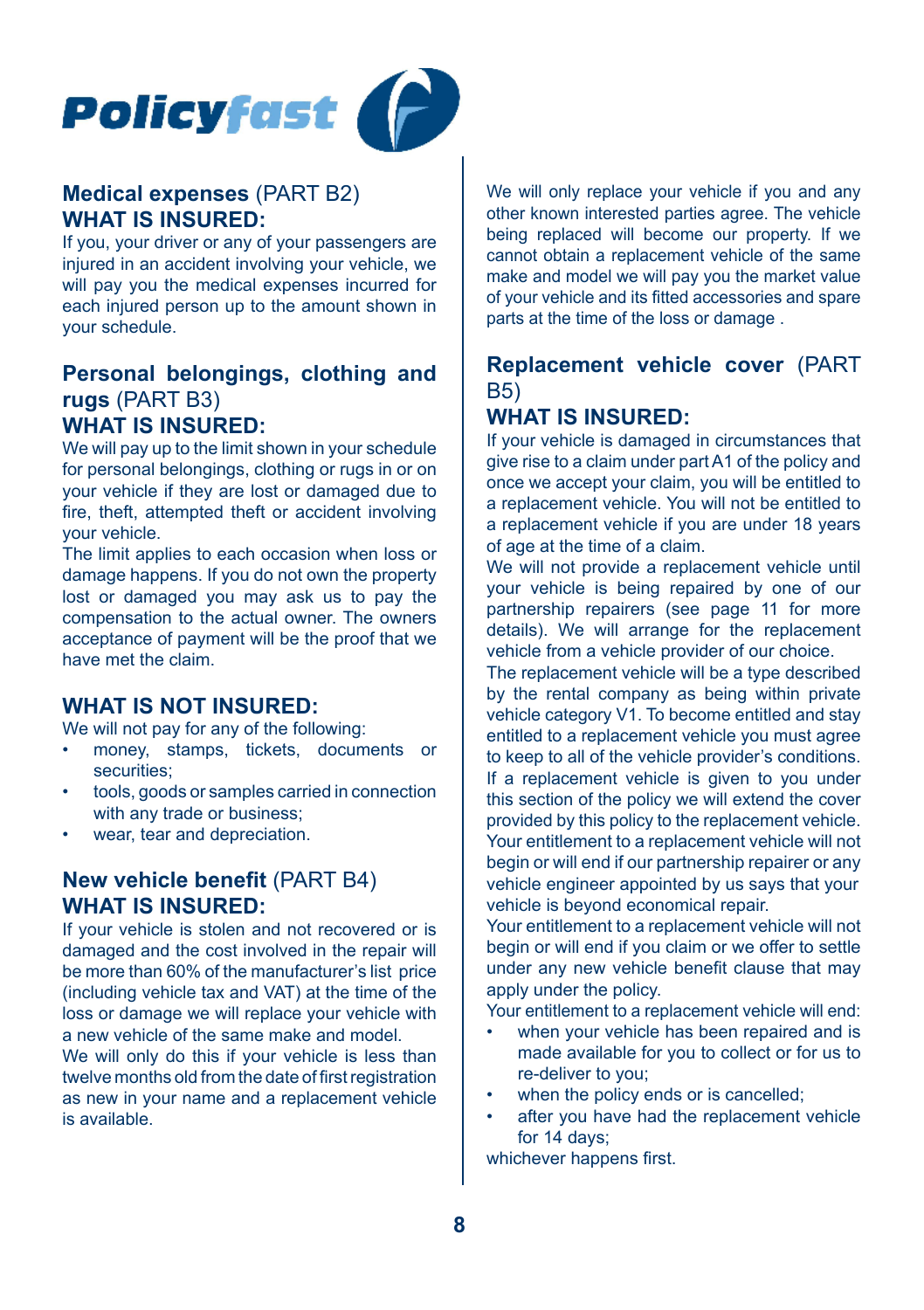

We will only give you a replacement vehicle if the loss or damage happens in Great Britain or Northern Ireland.

## **Overnight Accommodation** (PART B6) **WHAT IS INSURED:**

We will pay up to £40 for the driver or £80 in total for all passengers in your vehicle towards the cost of staying in an hotel overnight if this is necessary if your vehicle cannot be driven as a result of loss or damage, covered under Part A1 of this policy.

## **GENERAL EXCEPTIONS applicable to all of the policy**

- **1.** This policy does not apply when any vehicle covered by it:
	- is being driven by or is in the charge of any person not allowed to do so under your certificate of motor insurance;
	- is being used other than for the purposes shown in your certificate of motor insurance;
	- is being driven with your permission by any person who you know has never held a licence or is disqualified from holding or applying for one;
	- is being driven by, or in the charge of, a person who is not complying with the conditions or limitations of their driving licence, unless we must provide cover under the Road Traffic Acts;
	- is towing for reward a caravan, trailer or disabled mechanically propelled vehicle;
	- is towing more than one caravan, trailer or disabled mechanically propelled vehicle at any one time.
- **2.** This policy does not cover any liability incurred as a result of an agreement or contract unless that liability would have existed otherwise.
- **3.** Except as required under the Road Traffic Acts, this policy does not cover any loss or damage caused by war, invasion, act of foreign enemy, hostilities (whether or not war is declared), civil war, rebellion, revolution, insurrection, military or usurped power or acts of terrorism.
- **4.** This policy does not provide cover except under parts A2, A3, A4, A5, A6 for any accident, injury, loss or damage caused by:
	- earthquake;
	- riot or civil commotion if it happens outside Great Britain, the Isle of Man or the Channel Islands.
- **5.** This policy does not cover any loss, damage or legal liability directly or indirectly caused by:
	- ionising radiations or contamination by radioactivity from irradiated nuclear fuel or from any nuclear waste from the combustion of nuclear fuel;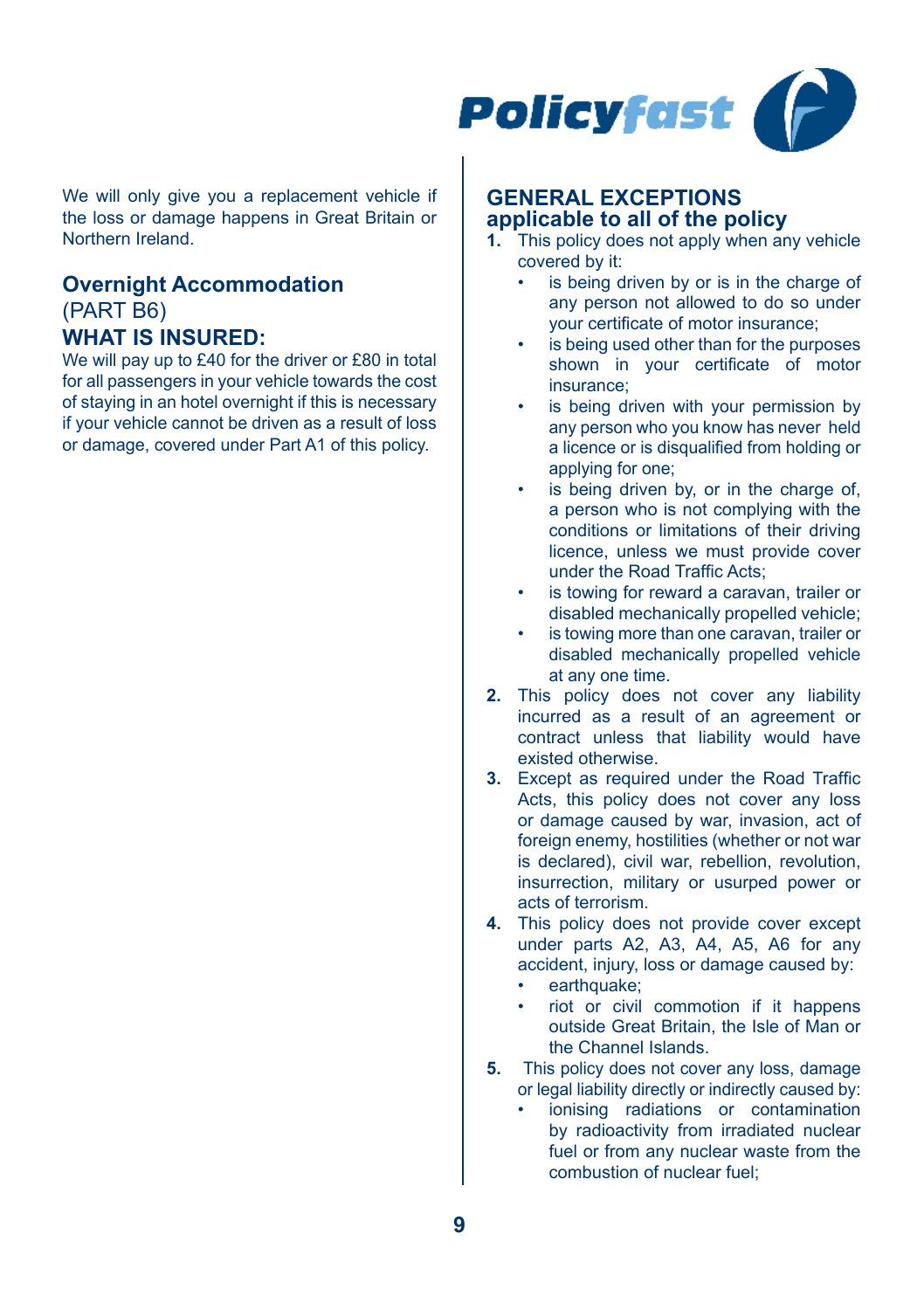

- the radioactive, toxic, explosive or other hazardous properties of any explosive nuclear assembly or nuclear component of it.
- **6.** We will not pay for any liability, injury, damage or accident while your vehicle is parked or is being driven in any part of an airport or airfield set aside for:
	- moving, taking off or landing of aircraft;
	- aircraft parking areas and associated roads, and ground equipment parking, maintenance and refuelling areas;
	- Customs examination areas of passenger terminals.
- **7.** We will not be liable for death of or bodily injury to any person or damage to property directly or indirectly caused by pollution or contamination unless the pollution or contamination is directly caused by a sudden, identifiable, unintended and unexpected event which happens in its entirety at a specific time and place during the period of insurance.

We will treat all pollution or contamination which arises out of one event as having happened at the time the event took place.

This exception will not apply in circumstances where we have to meet any compulsory motor insurance laws.

- **8.** We will not pay the claim and all cover under the policy is forfeited if you or anyone acting for you makes a claim under the policy knowing the claim to be false, fraudulently inflated or supported by fraudulent documents or if loss, damage or injury is caused by your wilful act or with your connivance.
- **9.** This policy will not cover loss, damage, injury or liability arising from any deliberate act by you or someone insured under this policy;

## **POLICY CONDITIONS applicable to all of the policy**

- **1.** You or your legal personal representatives must give us in writing as soon as possible full details of any event which could lead to a claim under this policy. You must also send us unanswered any letters, notices, writs or summonses you receive to do with the claim. If you know of any possible prosecutions, inquests or fatal accident inquiries you must tell us immediately in writing.
- **2.** You must not admit responsibility or offer or promise anything without our written permission.
- **3.** If we wish we may take over and deal with your claim in your name. We may also pursue any claim to recover for our benefit any money we have paid out under this policy. Anyone claiming cover under this policy must give us whatever information and help we need.
- **4.** If at the time a claim is made under this policy any other policy exists that would cover the claim, we will pay only our share of the claim unless it says differently in this policy.
- **5.** You must do all you can to protect your vehicle and its contents and keep your vehicle in a road worthy condition. If we ask you must let us examine your vehicle at any reasonable time.
- **6.** Your vehicle must have a current MOT certificate if applicable.
- **7.** The insurance cover this policy provides depends on the terms, exceptions, conditions and endorsements in this policy document and the schedule which must be read as one document. Everyone claiming cover must do everything the policy requires for it to stay in force.
- **8.** If you want to cancel this policy, you must tell us in writing and at the same time send to us your certificate of motor insurance. As long as you have not made a claim under the policy, we will refund part of your premium. We will calculate the refund on a pro rata basis. We or our authorised agent may cancel this policy by giving you seven days' notice by letter. We will send this notice to your last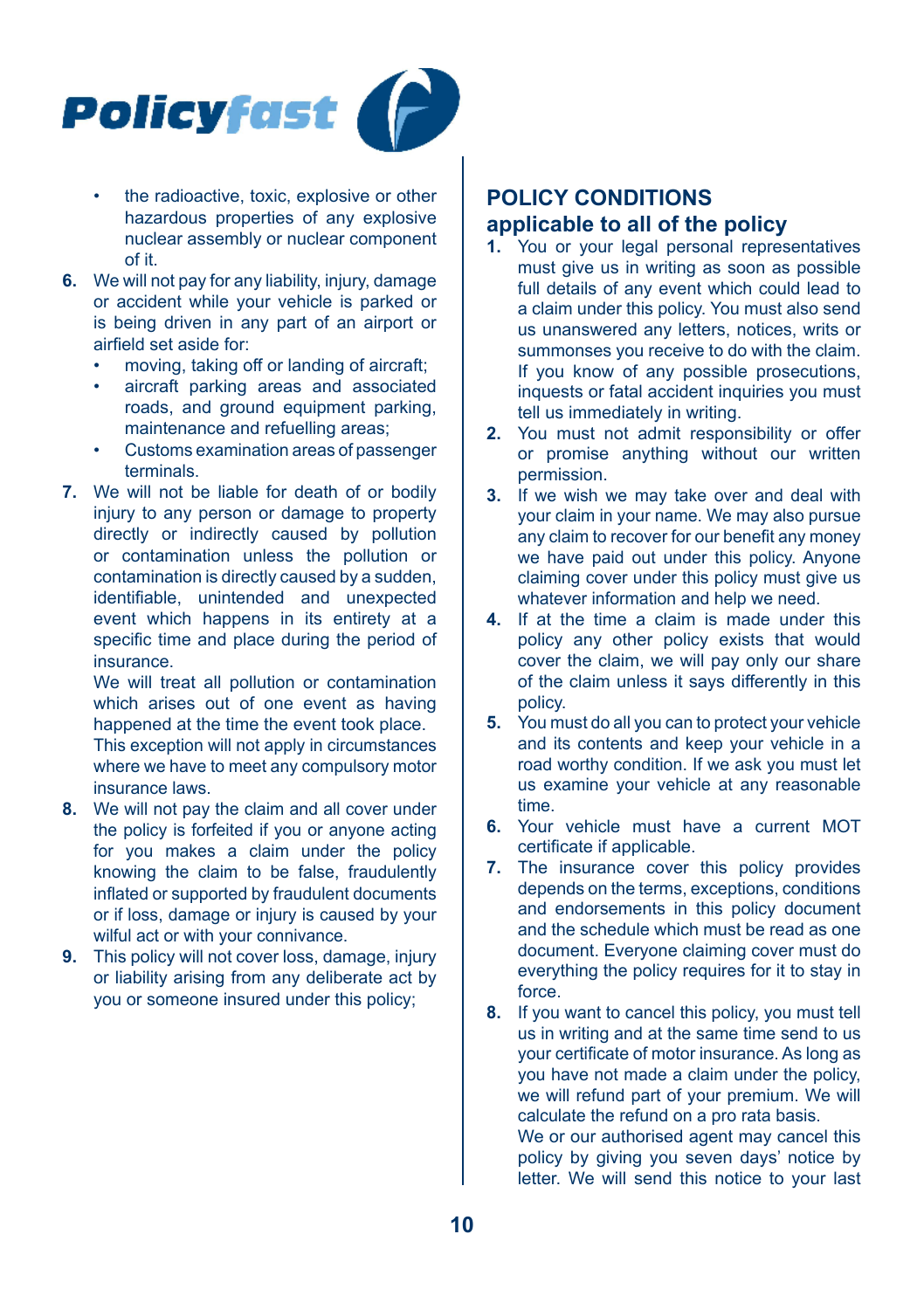

known address. You must send us the policy and certificate of motor insurance and then we will refund to you a part of your premium.

- **9.** If we accept a claim under part A1 of this policy but cannot agree the amount to be paid we will pass the matter to an arbitrator. The arbitrator will be appointed in accordance with the law in force at the time. The arbitrator must have made a decision before you can take legal action against us.
- 10. If the law of any country in which you are covered by this policy says we must settle a claim which we would not otherwise have paid we can ask you or the person who incurred the liability to pay us that amount.
- **11.** If you do not pay a premium we will not provide cover from the date the premium was due.
- **12.** If you claim under this policy and you are paying your premium under a Ageas credit scheme we may take from any claim settlement any amount you owe us.
- **13.** Under part A2 of your policy, in respect of claim(s) arising out of damage to property caused by or in connection with your vehicle. We may at any time:
	- pay to you the amount of indemnity provided by this policy to a maximum of £5 million (after deduction of payments already made) or
	- pay any less amount for such claim(s) to be settled.

From the date of such payment we shall relinquish control of the negotiations and legal proceedings in connection with such claim(s) and we shall be under no further liability except for costs and expenses incurred with our written consent prior to the date of such payment

**14.** If your vehicle is damaged and is uneconomical to repair (written off) and we agree to settle your claim on that basis you will still owe us the full annual premium as we will have met all our responsibilities to you under this policy. All cover will cease unless we agree otherwise and you must send us any documentation that we require.

## **A GUIDE TO MAKING A CLAIM If you are involved in an accident or your vehicle is stolen**

Call Claimline on **0370 240 1895** as soon as possible after the incident has occurred. Assistance is available on this number 24 hours a day, **0044 23 9220 5450** if outside United Kingdom .

## **The information you will need to provide to us:**

- your policy/certificate number;
- your personal details and those of the driver;
- full details of the incident and any other parties involved.

**The claim form:** This will be completed over the telephone when you call Claimline. If necessary the claim form will be sent to you for checking and signing.

## **Getting your vehicle repaired:**

If your vehicle needs to be repaired we have a nationwide network of partnership repairers who can arrange to start work on your damaged vehicle with minimum delay. Simply call Claimline and we will contact the nearest partnership repairer for you. Collection and redelivery to your home can be arranged if required. Under our partnership repairer scheme there is no need for you to obtain repair estimates or wait for an engineer's inspection.

Partnership repairers have been specially chosen by us to ensure a high standard of service and provide high quality repair work, with a 3 year warranty. Their quality is constantly under review by our own team of engineers.

## **Replacement Vehicle:**

If you need the use of a vehicle while your own is being repaired we guarantee to provide you with one under our Replacement Vehicle Scheme. For full details of this scheme please refer to part B5 of your policy. This scheme is only available to comprehensive policyholders aged 18 years and over who use a partnership repairer.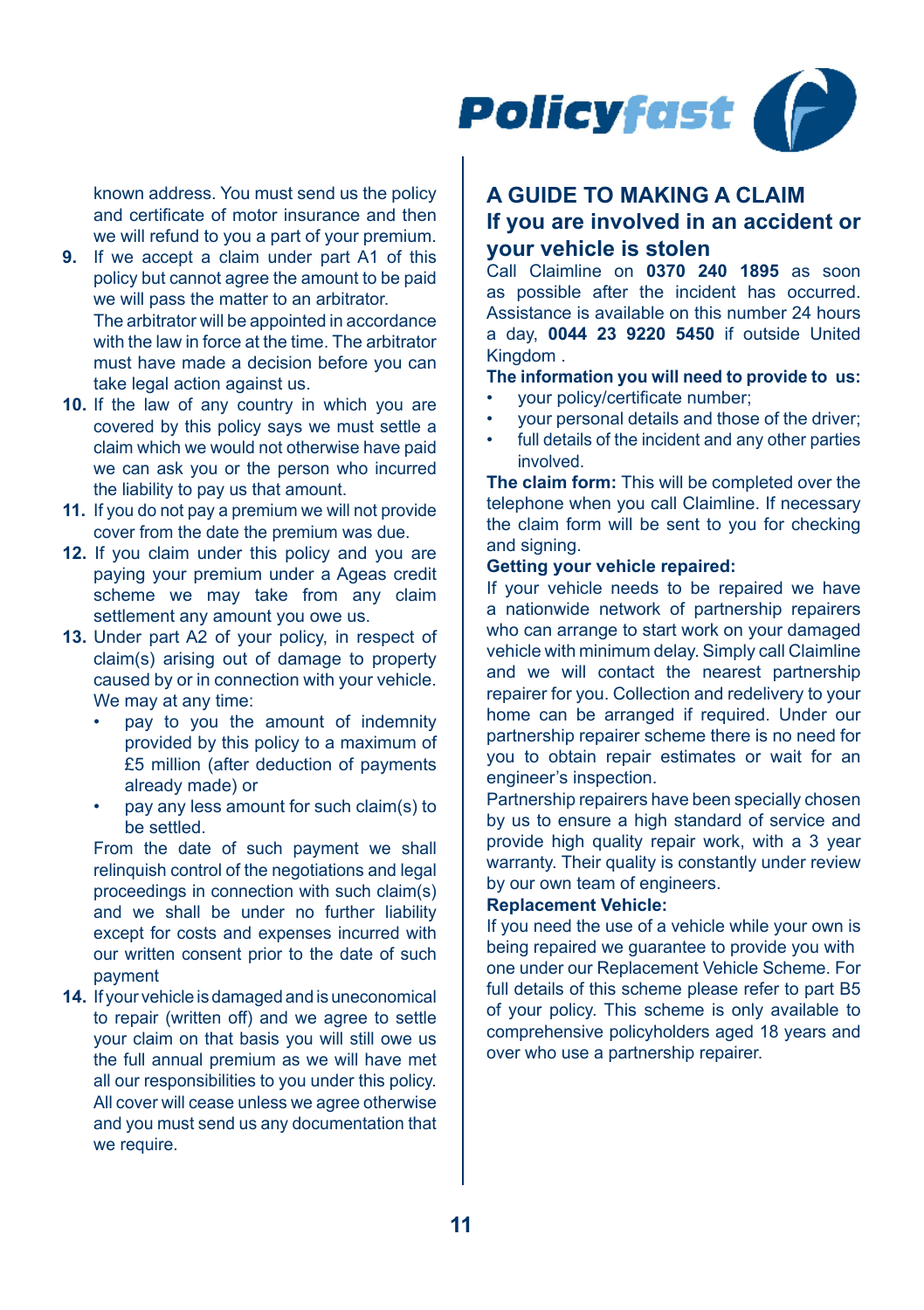# **Policyfast**



## **When repairs are complete:**

The repairer will let you know when your vehicle can be collected (or arrange redelivery). If you have a replacement vehicle this must be returned at the same time. When you collect your vehicle you will need to pay the repairer any policy excess or contribution which may be applicable.

#### **If your vehicle is a total loss**

If your vehicle is irreparable or repair costs exceed the market value of the vehicle and its accessories it will be considered a total loss.

Once this is determined we will immediately move your vehicle to a place of free storage, so please ensure that wherever possible all your personal effects are removed from your vehicle. You should note that all total loss vehicles are placed on an industry-wide register to guard against fraud and this information is shared between insurance companies.

Before settlement can be made you will need to provide us with:

- your certificate of motor insurance;
- the vehicle registration document:
- the vehicle MOT test certificate:
- all sets of vehicle keys:
- the vehicle purchase receipt:
- details of any outstanding finance relating to the vehicle;
- any other documentation that you may wish us to take into account such as the vehicle's servicing history.

NOTE: Sending the documents to us direct will avoid any unnecessary delay in issuing your settlement cheque.

An engineer will contact you to agree a valuation for your vehicle, subject to deduction of any applicable policy excess, outstanding finance and any premium still to be paid.

Once you have accepted this amount and subject to all information and documentation being in order, we will issue you with a cheque (please allow 7 working days).

NOTE: For reasons of safety and to prevent fraud, insurers actively discourage the retention of total loss vehicles by policyholders. Future insurance on such vehicles may be refused.

#### **If your vehicle is stolen**

If your vehicle is stolen and recovered with damage, it will either be repaired or a total loss payment made in the manner already described. If the vehicle is not recovered this will also be treated as a total loss.

NOTE: We may arrange for a Representative to visit you to help us with our investigation of theft claims.

**If a third party is involved** DO NOT ADMIT LIABILITY. Obtain names, addresses and telephone numbers of those involved (eg. drivers, passengers, pedestrians and witnesses). Please also obtain insurance details for any vehicles involved and offer your insurance details to anyone involved in the accident. Forward any third party correspondence to ourselves unanswered. Do not attempt to deal with any claim yourself unless agreed by us.

## **General Information**

#### **Cherished or personalised number plates:**

If your vehicle is stolen and not recovered or rendered a total loss you should contact the DVLA at the earliest opportunity to make the necessary arrangements to transfer the plate to a replacement vehicle.

NOTE: Failure to do so could delay your claim.

## **Uninsured loss recovery:**

When making a claim any costs incurred which are not included under your policy, such as the excess are known as 'uninsured losses'. If you are not at fault then you may be entitled to recover these from the known third party. You may have separate cover to assist in this recovery; check your documentation or contact the third party or their insurers directly for reimbursement .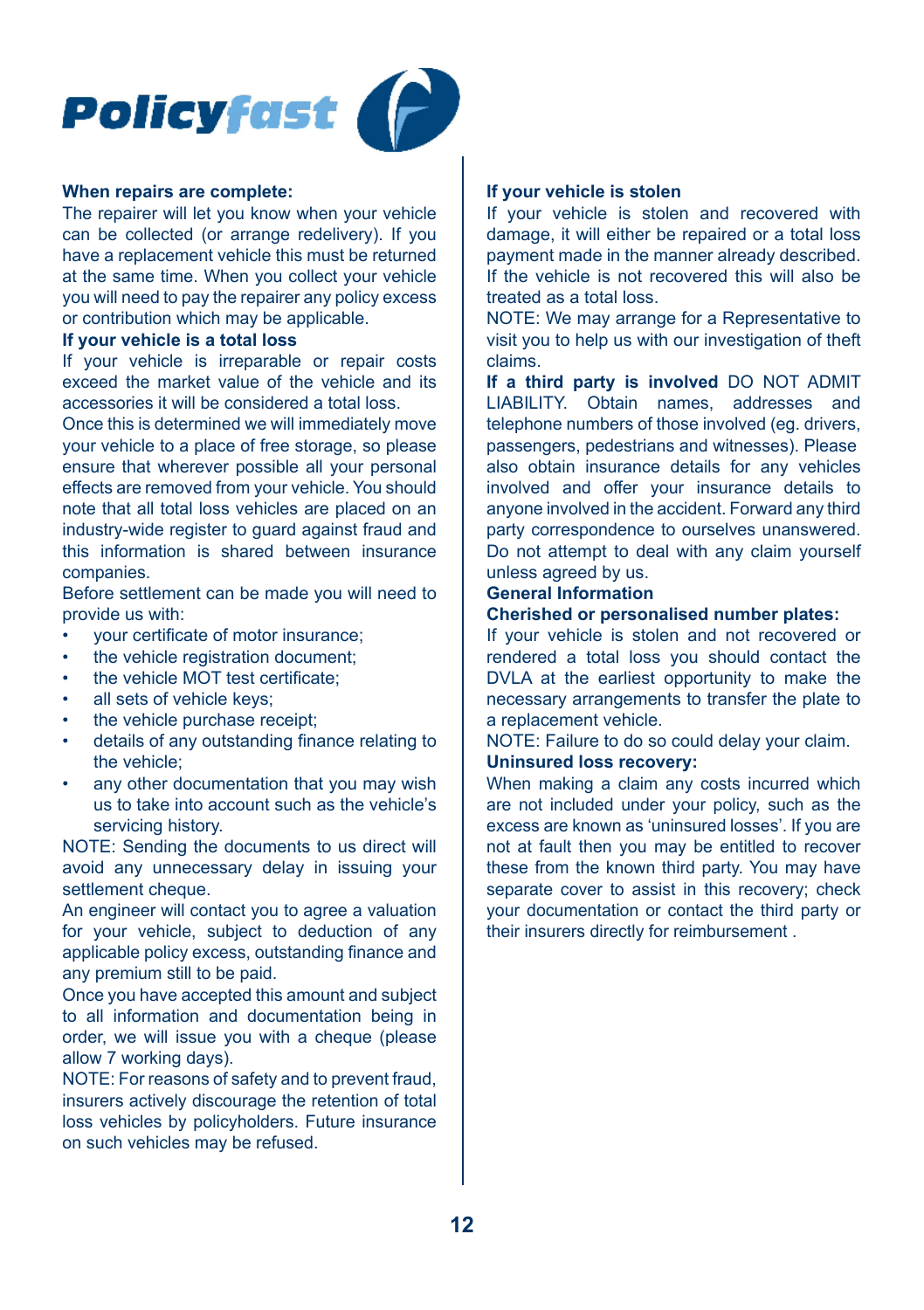

## **GLASS REPAIR & REPLACEMENT**

## **If the Windscreen, side or rear glass in your vehicle needs to be repaired or replaced**

Call Glassline on **0800 85 44 54, 0044 23 9220 5450** if outside United Kingdom**.**

#### **If the glass can be repaired:**

Glass damage can often be repaired but you need to act QUICKLY and call Glassline as soon as possible. If left untreated, the damage is likely to spread until a much more costly and timeconsuming replacement is required.

If you have windscreen insurance cover, simply produce your current certificate of motor insurance at the time of repair. No excess will apply and there will be nothing to pay (except the VAT if registered).

#### **If the glass has to be replaced:**

Call Glassline. If you have windscreen insurance cover and can produce your certificate of motor insurance you will only have to pay any applicable policy excess, VAT (if registered) and any amount by which the invoice exceeds the policy limit.

**If you do not have windscreen insurance cover:**

If your policy does not include this cover by calling Glassline you will still qualify for a substantial discount for standard stock items but you will need to pay the windscreen company in full at the time of repair or replacement.

#### **If you do not use Glassline:**

This will not affect your right to claim under the policy but a limit may apply to the amount you may claim. Please see your schedule for full details.

## **PROTECTING YOUR VEHICLE & BELONGINGS**

## **Vehicle related crime is unfortunately very common, accounting for over a quarter of all reported crimes**

As most vehicle crime occurs when the vehicle is unattended we hope you will find the following tips and precautions useful in helping you to protect your property against vehicle crime. It is also a condition of your policy that you do everything you can to protect your vehicle.

In certain circumstances if you do not do this your right to claim under your policy may be affected.

## **CLOSE ALL WINDOWS**

When you leave your vehicle (even for a short time) close all windows, including the sun roof. (If fitted).

#### **LOCK YOUR VEHICLE**

Always lock your vehicle, even if it is on your drive or in your garage or you are just leaving it for a short while. Do not forget the rear or side doors. **REMOVE THE KEYS**

Even if you are leaving your vehicle for just a few seconds NEVER leave your keys in the vehicle or leave the engine running.

#### **FIT AND USE AN ANTI-THEFT DEVICE**

Most vehicle thieves are opportunist and will often avoid vehicles which have an anti-theft device fitted. A discount from your insurance premium may be available if you fit and use an approved alarm/immobiliser.

#### **GOODS BEING CARRIED**

Always ensure that goods being carried in or on your vehicle are securely fastened at all times. Valuable goods being carried should never be left unattended.

## **PARKING YOUR VEHICLE**

At night try and park in a well lit area. If you are using a ticket entry car park always take the ticket with you. Where possible use a car park which has security cameras or is regularly patrolled by security staff.<br>AUDIO AND

#### **AUDIO AUDITE NAVIGATION EQUIPMENT**

Where possible always remove your radio or other audio and satellite navigation equipment when leaving your vehicle unattended.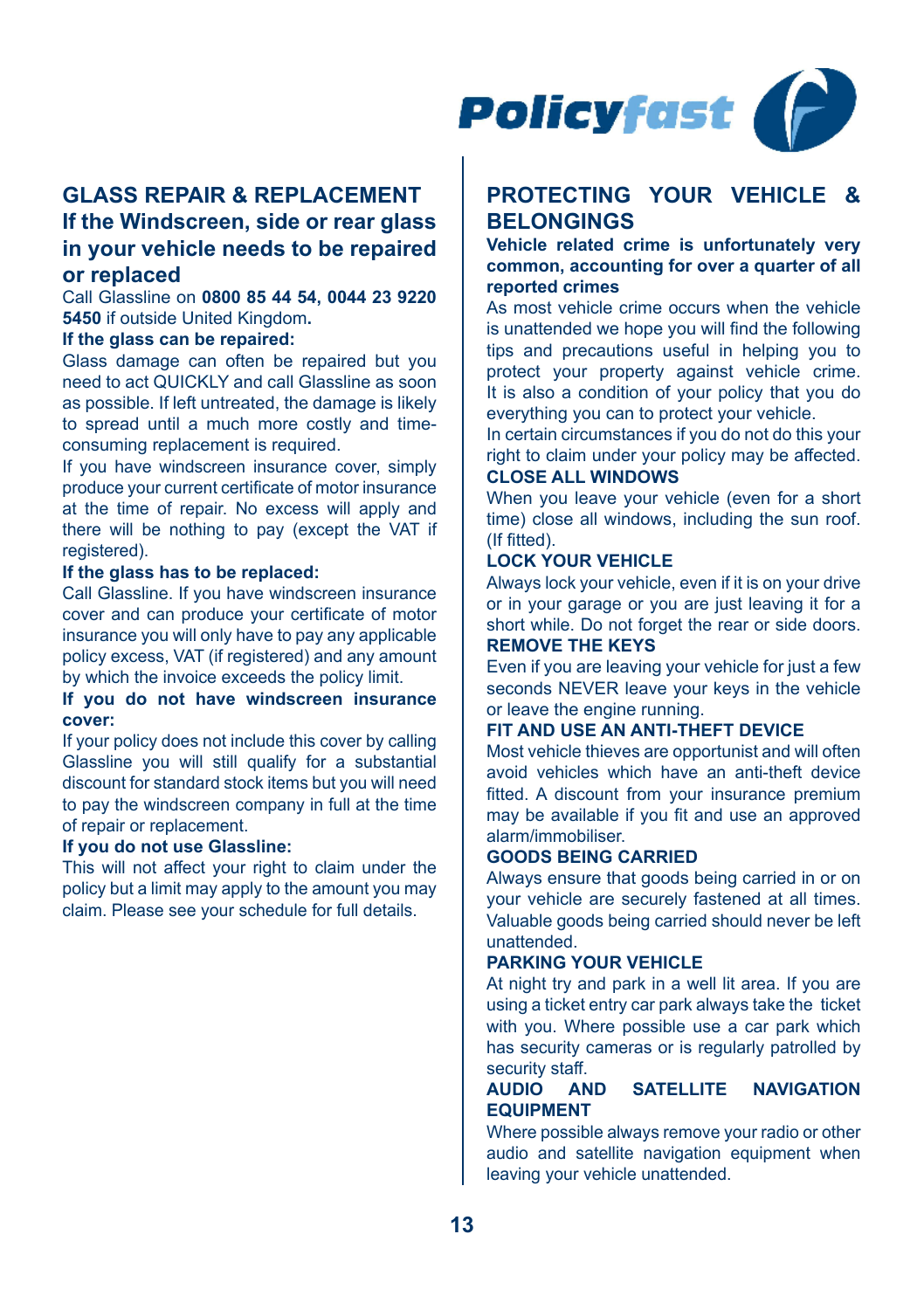



#### **PERSONAL BELONGINGS**

Never leave any personal belongings in open view in your vehicle. If you cannot take them with you when you leave your vehicle lock them away in the boot or glove compartment. Mobile phones and handbags are popular targets for vehicle thieves.

## **DATA PROTECTION NOTICE**

Please read this notice carefully as it contains important information about our use of your personal information.

In this notice, we and us and our mean Ageas Insurance Limited. Your personal information means any information we hold about you and any information you give us about anyone else.

You should show this notice to anyone else insured or proposed to be insured to drive your car under your policy as it will also apply to them. It explains how we use all the information we have about you and the other people insured under your policy.

Please note that if you give us false or inaccurate information this could give us the right to avoid your insurance policy or it could impact your ability to claim.

#### **Sensitive information**

Some of the personal information that we ask you to provide is known as "sensitive personal data". This will include information relating to health issues, race, religion and any criminal convictions. We need to use sensitive personal data to provide you with quotes, arrange and manage your policy and to provide the services described in your policy documents (such as dealing with claims). **How we use your personal information**

We are part of the Ageas group of companies. We may share your personal information with other companies in the group for any of the purposes set out in this notice. If you want to know more about the Ageas group please go to www.ageas.co.uk. We will use your personal information to arrange and manage your insurance policy, including handling underwriting and claims and issuing renewal documents and information to you or your insurance adviser. We will also use your personal information to assess your insurance application and provide information to credit

#### reference agencies.

We may have to share your personal information with other insurers, statutory bodies, regulatory authorities, our business partners or agents providing services on our behalf and other authorised bodies.

We will share your personal information with others:

- if we need to do this to manage your policy with us including settling claims (if the claim relates to an incident which occurs abroad we may transfer your personal information outside the European Economic Area);
- for underwriting purposes, such as assessing your application and arranging your policy;
- for management information purposes:
- to prevent or detect crime, including fraud (see below);
- if we are required or permitted to do this by law (for example, if we receive a legitimate request from the police or another authority); and/or
- if you have given us permission.

You can ask for further information about our use of your personal information. If you require such information, please write to the Data Protection Officer at the address set out below.

#### **Preventing and detecting crime**

We may use your personal information to prevent crime. In order to prevent crime we may:

- check your personal information against our own databases;
- share it with fraud prevention agencies. Your personal information will be checked with and recorded by a fraud prevention agency.

Other companies within the financial services industry may also search such fraud prevention agencies when you make an application to them for financial products (including credit, savings, insurance, stockbroking or money transmission services). If such companies suspect fraud, we will share your relevant personal information with them. The information we share may be used by those companies when making decisions about you. You can find out which fraud prevention agencies are used by us by writing to our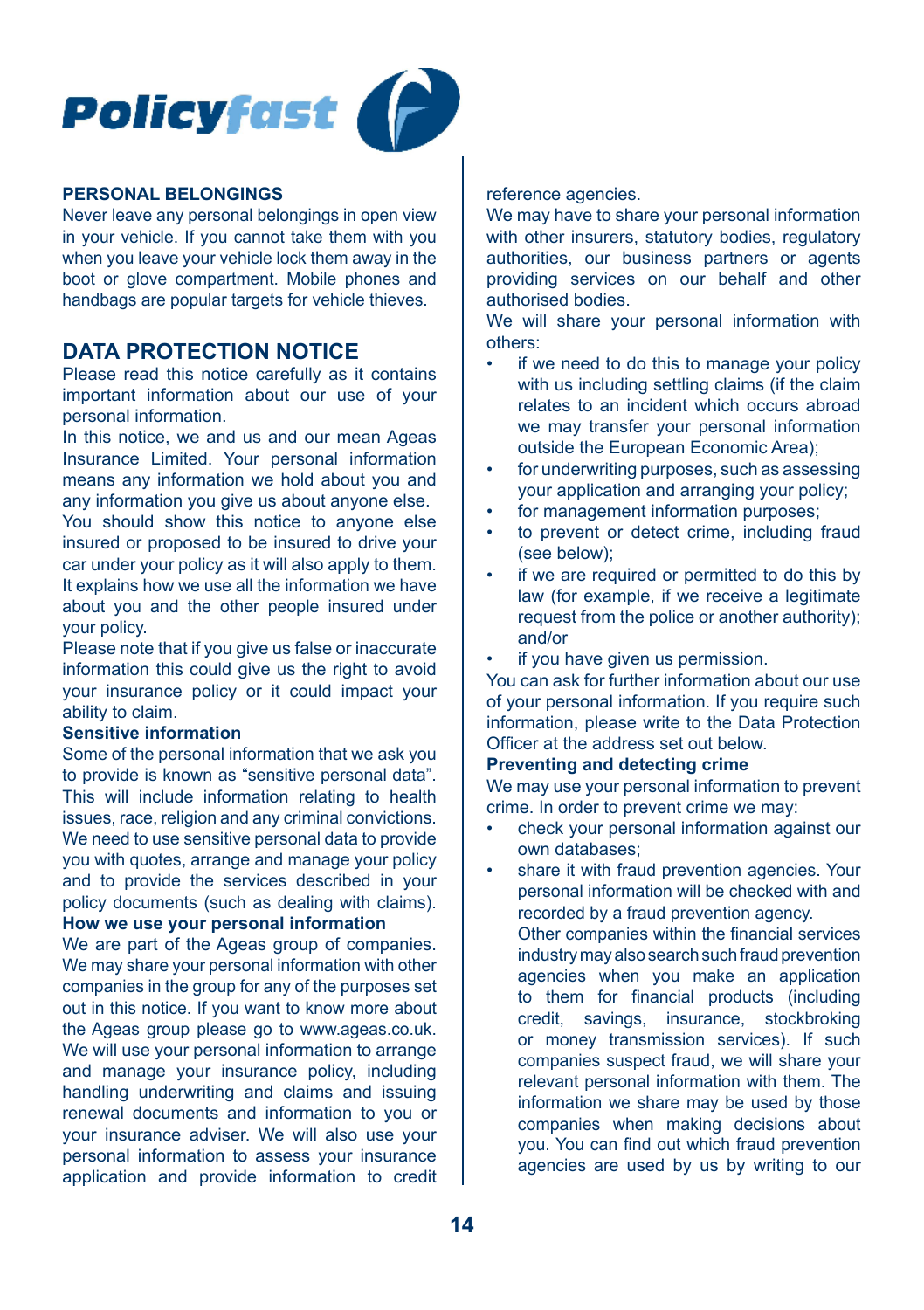

Data Protection Officer at the address set out below.

- share it with operators of registers available to the insurance industry to check information and prevent fraud. These include the Claims and Underwriting Exchange Register administered by Insurance Database Services Ltd and the Motor Insurance Anti-Fraud and Theft Register. For details relating to information held about you on the Claims and Underwriting Exchange please visit insurancedatabases.co.uk. We may pass information relating to your insurance policy and any incident (such as an accident, theft or loss) to the operators of these registers, their agents and suppliers; and/or
- share it with the Motor Insurance Database (MID) which may be used to establish whether a driver is insured to drive a vehicle and/or for preventing or detecting crime. If you are involved in an accident in the UK or abroad, the MID may be searched to obtain relevant policy information. You can find out more at www.mib.org.uk

#### **Dealing with others on your behalf**

To help you manage your insurance policy, subject to answering security questions, we will deal with you or your husband, wife or partner or any other person whom we reasonably believe to be acting for you if they call us on your behalf in connection with your policy or a claim relating to your policy. For your protection only you can cancel your policy or change the contact address.

#### **Marketing**

We may use your personal information and information about your use of our products and services to carry out research and analysis.

We will only use your personal information to market our products and services to you if you agree to this.

#### **Monitoring and recording**

We may record or monitor calls for training purposes, to improve the quality of our service and to prevent and detect fraud. We may also use CCTV recording equipment in and around our premises.

#### **Security**

We will take appropriate technical, physical, legal and organisational measures, to protect your personal information.

Some of your personal information may on occasion, be sent through our e-mail system. Our e-mail system is operated by a third party and uses servers located outside of the EEA which are shared with other parties. We ensure that any such transfer of your personal information through our email system is secure and complies with UK data protection law and guidance.

#### **Reinsurance use**

We also use the services of re-insurance companies based outside the European Economic Area. If we do this we will ensure they provide an appropriate level of protection for your information. **Further information**

You are entitled to receive a copy of any of your personal information we hold. If you would like to receive a copy, or if you would like further information on, or wish to complain about, the way that we use personal information, please write to the Data Protection Officer at Ageas Insurance Limited, Ageas House, Hampshire Corporate Park, Templars way, Eastleigh, SO53 3YA giving your name, address and insurance policy number. We may charge you a small fee for this.

If we change the way that we use your personal information, we will write to you to let you know. If you do not agree to that change in use, you must let us know as soon as possible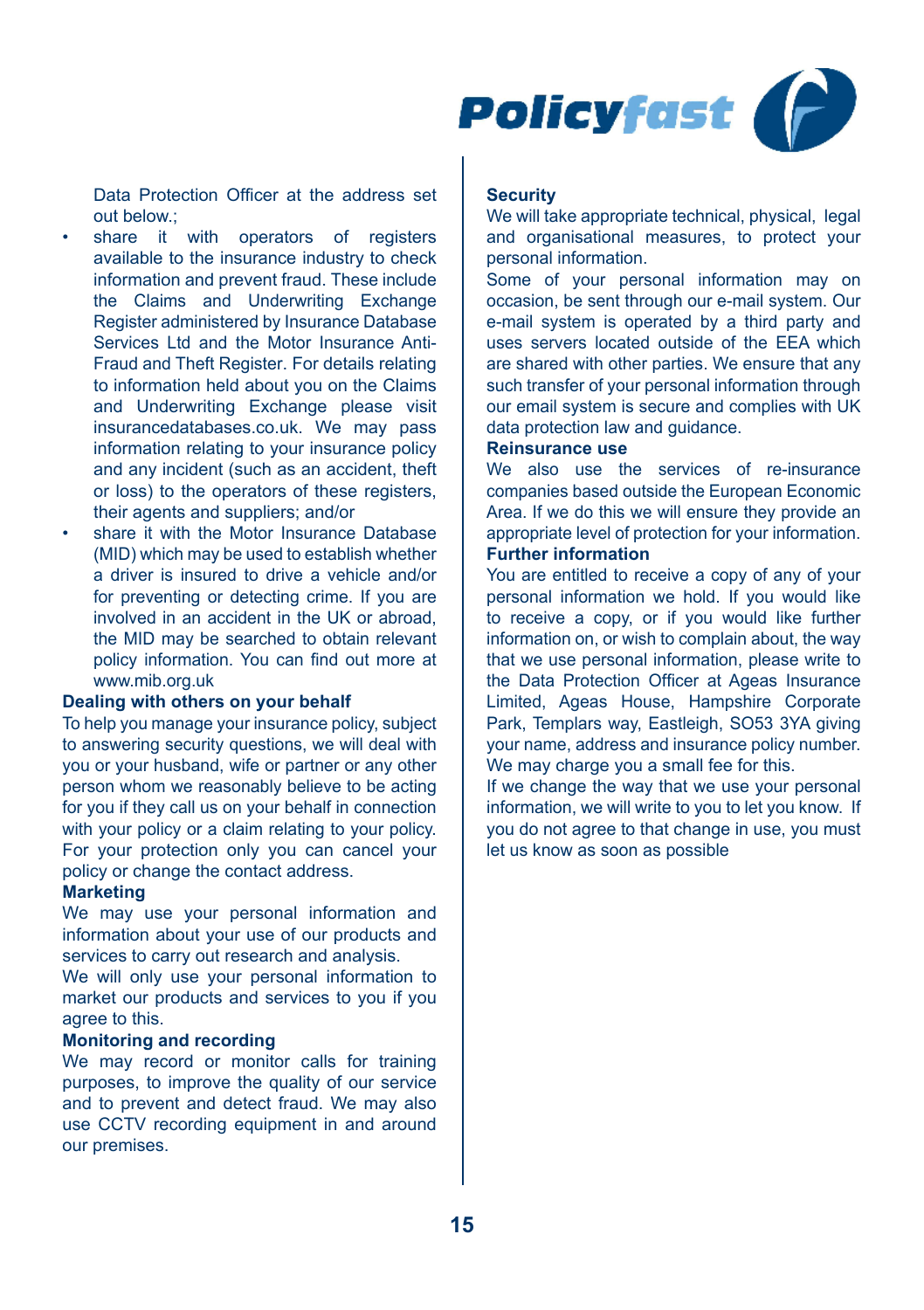

## **WHAT TO DO IN THE EVENT OF AN ACCIDENT**

If you are involved in an accident or your vehicle is stolen call Claimline on 0370 240 1895 assistance is available on this number 24 hours a day. The following guidelines will help us to help you with your claim.

## **1. STOP**

If you have an accident with:

- another vehicle;
- a pedestrian;
- an animal (livestock);
- a dog; or
- another person's property: you must STOP at once.

## **2. Exchange all details**

Important information is:

- the names and addresses of all those involved (including those of any witnesses);
- insurance company details (including policy numbers if known);
- registration numbers of the cars involved.
- **3. Show your certificate of motor insurance**
- If someone is injured in the accident, you must show our certificate of motor insurance to anyone who has a good reason for asking to see it.
- You must also report the matter to the police within 24 hours of the incident, and also show them your certificate of motor insurance.

**4. DO NOT admit blame or offer any payment** Accidents are stressful, but it is essential that you do not:

- admit blame; or
- make any offer of payment; as it could make it more difficult for us to manage your claim and may also affect your rights.

#### **5. Record all the facts**

Record all the facts of the accident as soon as possible, regardless of how trivial the incident ay seem at the time - they may help prove your case.

• A rough sketch of the scene showing all the positions of the cars involved, the road signs, markings, width, skid marks, obstructions, where the incident happened and the road names can help.

- A note of the weather conditions, visibility and conditions of the road etc is also useful.
- If you have a camera handy, all the better take a photograph of the accident scene and any damage.

### **6. Letters and documents**

All letters and documents you receive to do with the incident should be forwarded to us unanswered.

## **7. Theft**

If either your vehicle or its contents are stolen, you should report the matter to the police as soon as possible.

## **8. Note**

It will help speed up your claim if you have all your documents to hand, such as:

- certificate of motor insurance;
- driving licence:
- registration document; and
	- MOT certificate (if applicable).

We will then guide you through the claims process.

## Underwritten by

Ageas Insurance Limited

Registered in England and Wales No 354568. Registered office address Ageas House, Hampshire Corporate Park, Templars Way, Eastleigh, Hampshire, SO53 3YA ageas.co.uk

Authorised by the Prudential Regulation Authority and regulated by the Financial Conduct Authority and the Prudential Regulation Authority

Policy Version date 10.07.15